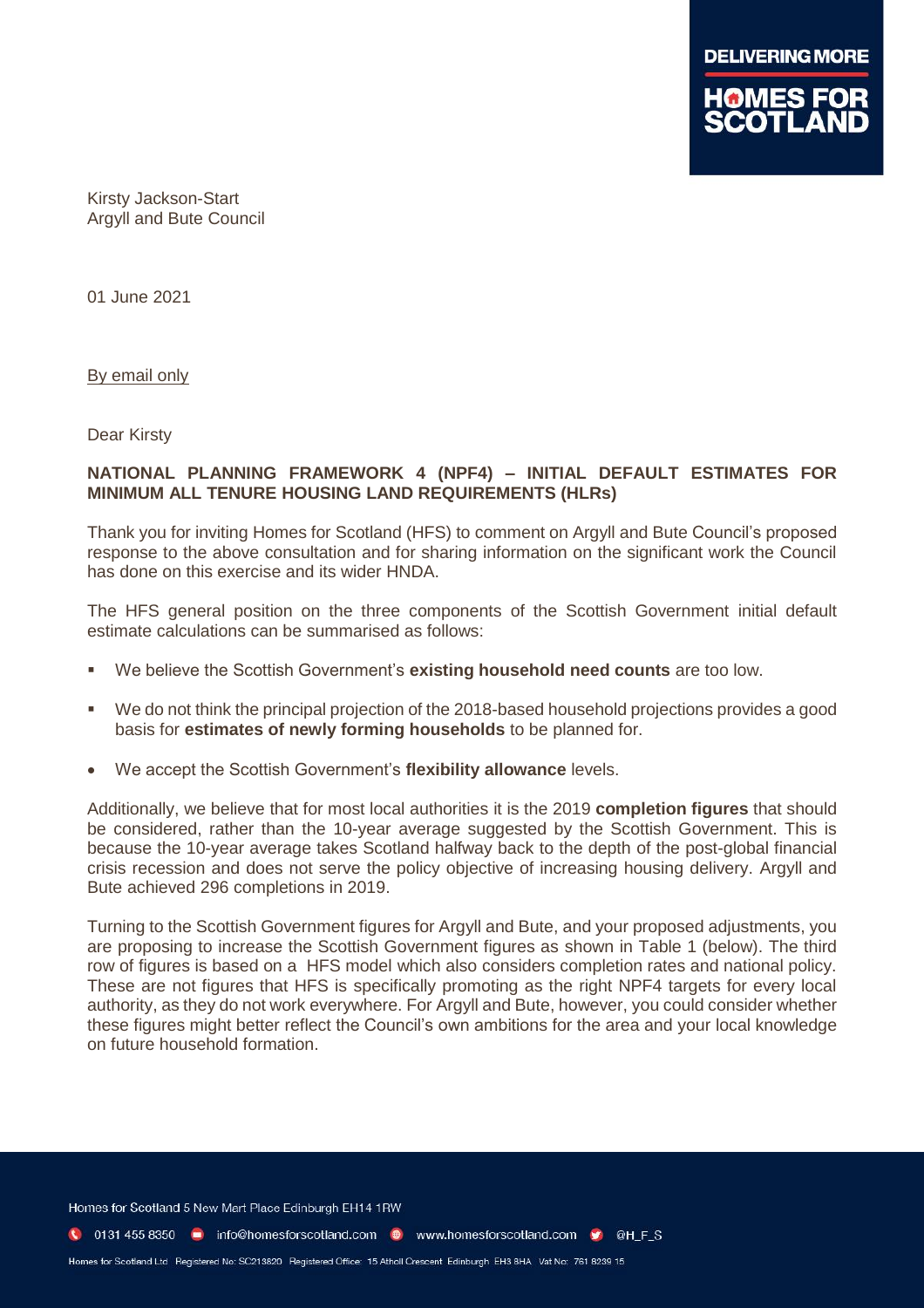## **Table 1: Scottish Government and Argyll and Bute Council Figures and HFS Model**

|                     | A<br><b>Existing</b><br><b>Need</b><br>Count | B<br>Newly forming<br>households<br><b>Estimate</b> | $(A+B)$<br>Need +<br>Demand<br><b>Estimate</b> | Adjustment<br>to reflect<br>2019<br>completions<br>and policy<br>aspiration<br>to increase<br>delivery | Flexibility<br>allowance<br>(25% or 30%<br>in with Scot<br>Gov levels) | <b>Minimum</b><br><b>HLR</b> |
|---------------------|----------------------------------------------|-----------------------------------------------------|------------------------------------------------|--------------------------------------------------------------------------------------------------------|------------------------------------------------------------------------|------------------------------|
| A&B<br><b>IDE</b>   | 150                                          | 0                                                   | 150                                            |                                                                                                        | 45                                                                     | 195                          |
| A&B<br>LAE          | 802                                          | 850                                                 | 1,652                                          |                                                                                                        | 416                                                                    | 2,150                        |
| <b>HFS</b><br>model | $802 +$                                      | $850 +$                                             | $1,652 +$                                      | 3,275                                                                                                  | 982                                                                    | 4,257                        |

HFS welcomes your willingness to challenge and amend the Scottish Government's initial default estimates. It is very positive to know you have undertaken considerable work through your HNDA process to gather local data and carry out local surveys. You have also used local information to provide an estimate of newly forming households that reflect local intelligence on the number of households known or expected to be moving into Argyll and Bute in association with employment base changes and policy intentions. We agree your figures are more robust and better informed than the initial default estimates. We would like to see this work undertaken for all parts of Scotland.

HFS would nonetheless support significant further upward adjustments of figures for Argyll and Bute, as your proposed locally adjusted estimate of need and demand still falls short of your past completion levels (whether looking just at 2019 or your 10-year average) and so do not support the objective of increasing housing delivery, or wider policy objectives. Our model reflects what that upward adjustment could look like if local authorities collectively achieved the HFS policy target of delivering at least 25,000 homes of all tenures each year. It rolls forward the proportionate contributions to supply that each local authority made in 2019, when 22,596 homes were delivered across Scotland. A corresponding minimum all-tenure HLR is shown.

## **Policy Thinking**

When we spoke, we discussed the thinking amongst some authorities that they will continue to set targets of their choosing in their LDPs (using the HNDA-informed approach in place under the current system), and that it might not therefore matter if the NPF4 figures are set significantly lower than current completion levels or local aspirations. I explained that HFS is very concerned that such a split in the function of the two sets of targets (national and local) would have negative repercussions. It would cause confusion for wider stakeholders in the planning system and make it harder for authorities to promote higher targets in LDPs. Artificially low figures in NPF4 would also send the wrong signals to investors in the period between NPF4 being finalised and the next set of LDPs being adopted, making it harder for authorities to attract new market and infrastructure investment.

Homes for Scotland 5 New Mart Place Edinburgh EH14 1RW

C 0131 455 8350 C info@homesforscotland.com C www.homesforscotland.com C @H\_F\_S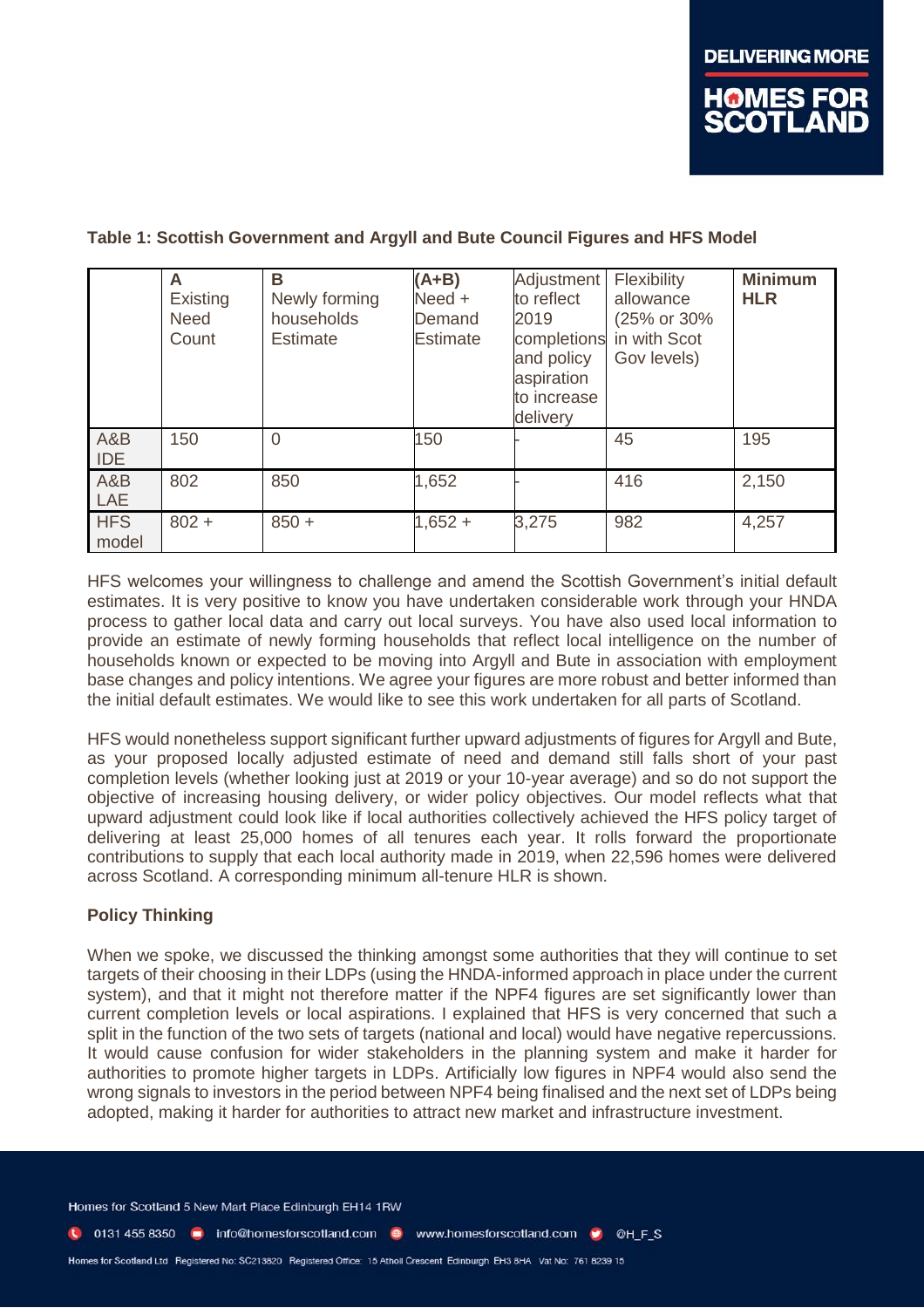For these reasons, HFS will continue to call for NPF4 MATHLRs, and a process for finalising them, that reflect need and demand in full and that are reflective of completion levels and policy ambitions.

A HFS paper on policy thinking for locally adjusted estimates is attached for information. One of the policy areas it considers is the economic benefits of home building. Table 2 shows a selection of the benefits that were achieved through home building in Argyll and Bute in 2019, and the benefits that would be lost (by comparison) if delivery levels dropped to 15 (the annualised Scottish Government need and demand initial default estimate) or even 165 (the annualised Argyll and Bute Council locally adjusted estimate of need and demand). For comparison, we modelled the uplift that would be achieved if completion levels increased to 327 homes a year (see Table 1).

| Argyll &<br><b>Bute</b> | Per<br>Home | <b>Homes Built</b><br>2019 | <b>Achieved</b><br>2019 | <b>Uplift at</b><br>327 | At risk at<br>15 | At risk at<br>165 |
|-------------------------|-------------|----------------------------|-------------------------|-------------------------|------------------|-------------------|
| <b>Measure</b>          |             |                            |                         |                         |                  |                   |
| Jobs                    | 4           | 296                        | 1,184                   | 124                     | 1,124            | 524               |
| <b>GVA</b>              | 205000      | 296                        | 60,680,000              | 6,355,000               | 57,605,000       | 26,855,000        |
| Local                   |             |                            |                         |                         |                  |                   |
| Spend                   | 5000        | 296                        | 1,480,000               | 155,000                 | 1,405,000        | 655,000           |
| Council                 |             |                            |                         |                         |                  |                   |
| Tax                     | 990         | 296                        | 293,040                 | 30,690                  | 278,190          | 129,690           |
| <b>S75</b>              | 5378        | 296                        | 1,591,888               | 166,718                 | 1,511,218        | 704,518           |

## **Table 2: Economic Benefits of Home Building in Argyll and Bute**

We very much hope this letter helps your thinking on inputs and locally adjusted estimates. If there is anything at all that you want to ask us, including anything in this letter that need to be clarified, please do not hesitate to get in touch with me.

HFS wrote to the Scottish Government on 29 April to ask that they give local authorities more time to report back on their Locally Adjusted Estimates. It is clear local authorities have had a lot of thinking and preparation to do ahead of commencing stakeholder engagement, and the 6 June deadline is fast approaching. With many authorities wanting to do their own HNDA work and/or being required to seek committee sign-off for their locally adjusted estimates, the time available feels just too squeezed for such an important and complex collaborative exercise. We are aware that, whilst the Scottish Government has not agreed to a blanket extension, some authorities have been given additional time in response to individual request. If Argyll and Bute has been (or is) granted an extension, please let HFS know as this could provide scope for more joint working.

As outlined, HFS has strong concerns about the process used by the Scottish Government to generate the MATHLRs and with the MATHLRs themselves. We want to keep working with local authorities and the Scottish Government beyond the current 4 June deadline to ensure NPF4 plays its part in planning positively and proactively for all parts of Scotland. You will receive a separate letter from HFS to all local authorities on this.

Homes for Scotland 5 New Mart Place Edinburgh EH14 1RW

C 0131 455 8350 m info@homesforscotland.com . www.homesforscotland.com . @ @H F S